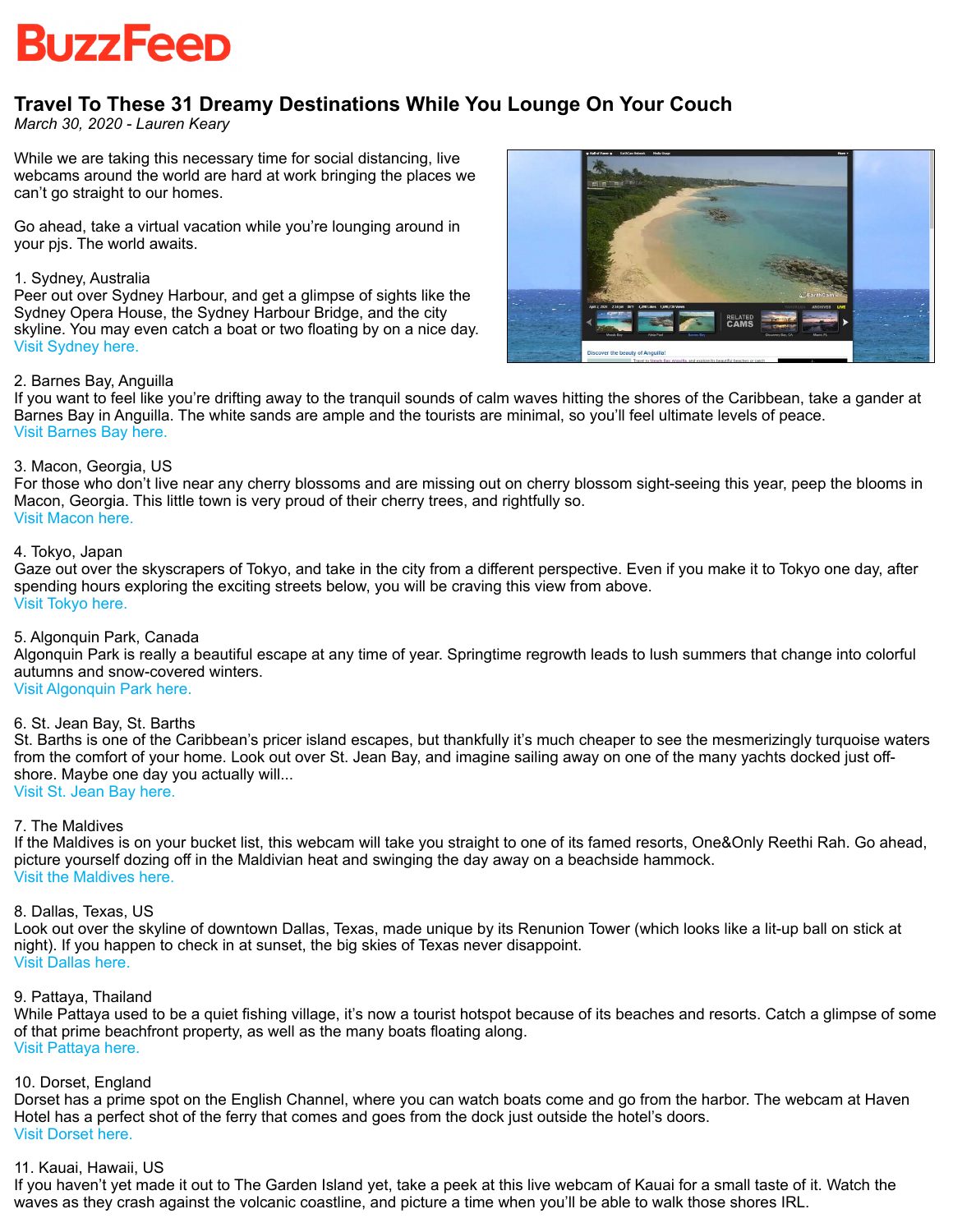# [Visit Kauai here.](https://www.earthcam.com/usa/hawaii/kauai/?cam=kauai)

#### 12. Churchill, Manitoba, Canada

If you time it right, you can see the northern lights on this live cam while you cozy up in bed, instead of shivering the night away in rural Canada.

[Visit Churchill here.](https://explore.org/livecams/zen-den/northern-lights-cam)

#### 13. Grace Bay Beach, Turks and Caicos

While you won't be able to snorkel the coral reef off the coast of Grace Bay Beach, you can still marvel at the bright blue waters. Plus, this webcam is located at the Seven Stars Resort, so you'll get a little taste of that laid-back resort living, too. [Visit Grace Bay Beach here.](https://hdontap.com/index.php/video/stream/seven-stars-resort)

#### 14. New York City, New York, US

Take a look at the New York City skyline from a (safe) distance. From One World Trade to the Empire State Building, you'll be able to see it all without having to step foot in Manhattan.

[Visit New York City here.](https://hdontap.com/index.php/video/stream/live-new-york-skyline-webcam)

#### 15. Riga, Latvia

Latvia's capital is located at the mouth of the River Daugava on the Baltic Sea. From its art nouveau architecture to its cable Vanšu Bridge, you'll get a bit of history mixed with modern times when you take a look at this waterfront town. [Visit Riga here.](https://balticlivecam.com/cameras/latvia/riga/panorama-of-riga/)

#### 16. Nassau, Bahamas

Nassau is a massive tourist destination for both resort-seekers and cruise-takers alike. While it's nice to lay on the beaches and see the turquoise color of the waters in person, that's not really an option right now, so a great plan B is to take a gander at it all from your couch while you count down the days until we're able to travel again. [Visit Nassau here.](https://www.webcamtaxi.com/en/bahamas/new-providence/albany-marina.html)

# 17. Kristiansund, Norway

Located on the western coast of Norway, this seaside town will have you feeling like you're living a scene straight out of Frozen from inside your home. Colorful buildings line the shores, and this webcam gives you an excellent view of them. [Visit Kristiansund here.](https://www.youtube.com/watch?v=6QPG7SxsPVQ)

#### 18. El Gouna, Egypt

This little Eqyptian resort town on the Red Sea is usually a hotspot for water sports. Imagine yourself kite surfing or jet skiing these waters in the future, but for now, just grab a snack and watch the waves crash along the quiet shore. [Visit El Gouna here.](https://www.youtube.com/watch?v=fluYR2cNEjQ)

# 19. Seven Mile Beach, Grand Cayman, Cayman Islands

Though walking the entirety of Grand Cayman's Seven Mile Beach may provide more exercise, watching the water lap the sand from your living room is much more relaxing. Catch the occasional boat sailing by as the sun makes its way down on a Grand Cayman afternoon.

[Visit Seven Mile Beach here.](https://www.webcamtaxi.com/en/cayman-islands/grand-cayman/seven-mile-beach-sea-view.html)

#### 20. Reykjavík, Iceland

Reykjavík may be a bit chilly, but luckily you can't transmit temperature through cameras. You can, however, transmit the beauty of snowcapped Mount Esja and the waters of Reykjavík's harbor that front it. [Visit Reykjavík here.](https://www.youtube.com/watch?v=MtTq8-xSfE4&feature=emb_logo)

# 21. Laikipia County, Kenya

Take a virtual African safari through the wilds of Kenya. Thousands of elephants roam around Laikipia County, and if you're lucky, you might spot a baby spending an afternoon at the watering hole alongside its mom. [Visit Laikipia County here.](https://mpalalive.org/live_cam/safari)

#### 22. Sonnwendstein, Austria

Perched way up in the Austrian Alps, Sonnwendstein Mountain is the picture of an Austrian ski resort. Take in all the snow-covered pines along the slopes, and maybe you'll even catch a snow storm — it snows a lot. [Visit Sonnwendstein here.](https://www.youtube.com/watch?v=IcMAnY45jh0)

#### 23. St. John, US Virgin Islands

This cam really gives you the full picture — it's panoramic, so it's constantly moving and showing you new angles of the island paradise of St. John. The best angle? Probably the one overlooking the blue harbor surrounded by green hills and sprinkled with white sailboats. [Visit St. John here.](https://www.youtube.com/watch?v=m7c12NY6xok)

#### 24. Nice, France